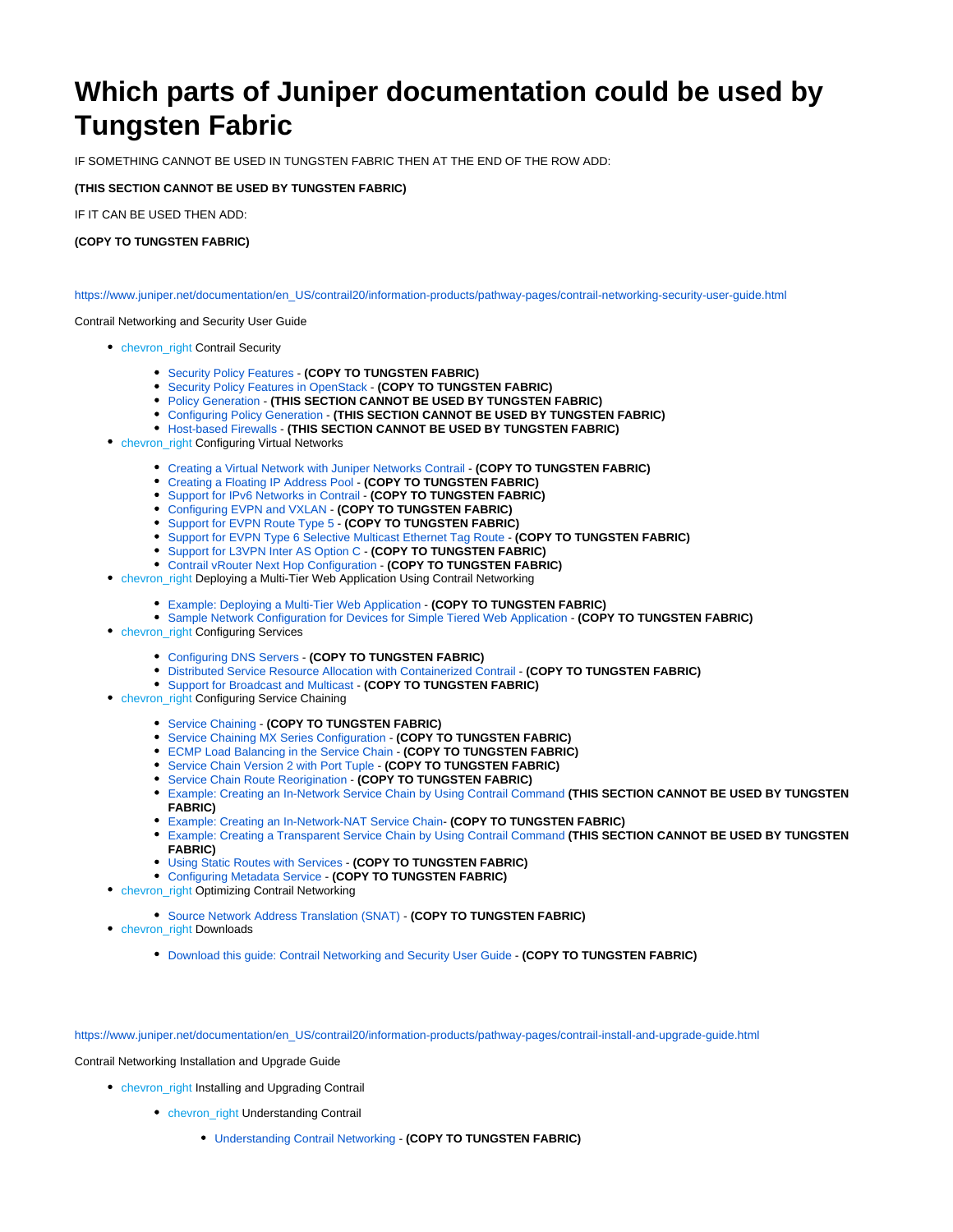- [Understanding Contrail Networking Components](https://www.juniper.net/documentation/en_US/contrail20/topics/concept/understanding-contrail-networking-components.html)  **(COPY TO TUNGSTEN FABRIC)**
- [Understanding Contrail Containers](https://www.juniper.net/documentation/en_US/contrail20/topics/concept/summary-of-container-design.html) **(COPY TO TUNGSTEN FABRIC)**
- [Understanding Contrail Microservices Architecture](https://www.juniper.net/documentation/en_US/contrail20/topics/concept/intro-microservices-contrail.html)  **(COPY TO TUNGSTEN FABRIC)**
- [Understanding contrail-ansible-deployer used in Contrail Command](https://www.juniper.net/documentation/en_US/contrail20/topics/concept/install-contrail-overview-ansible-50.html) **(THIS SECTION CANNOT BE USED BY TUNGSTEN FABRIC)**
- chevron\_right Supported Platforms and Server Requirements
	- [Server Requirements and Supported Platforms](https://www.juniper.net/documentation/en_US/contrail20/topics/task/installation/hardware-reqs-vnc.html)  **(COPY TO TUNGSTEN FABRIC)**
- chevron\_right Contrail Command
	- **[How to Install Contrail Command and Provision Your Contrail Cluster](https://www.juniper.net/documentation/en_US/contrail20/topics/task/installation/how-to-install-contrail-command-and-provision-cluster.html) (THIS SECTION CANNOT BE USED BY TUNGSTEN FABRIC)**
	- **[How to Log in to Contrail Command](https://www.juniper.net/documentation/en_US/contrail20/topics/task/operational/logging-into-contrail-command.html) (THIS SECTION CANNOT BE USED BY TUNGSTEN FABRIC)**
	- **[Installing Contrail Cluster using Contrail Command and instances.yml](https://www.juniper.net/documentation/en_US/contrail20/topics/task/configuration/deploy-cluster-contrail-command-instances-yml.html) (THIS SECTION CANNOT BE USED BY TUNGSTEN FABRIC)**
	- **[Importing Contrail Cluster Data using Contrail Command](https://www.juniper.net/documentation/en_US/contrail20/topics/task/configuration/import-cluster-data-contrail-command.html) (THIS SECTION CANNOT BE USED BY TUNGSTEN FABRIC)**
	- [Adding a New Compute Node to Existing Contrail Cluster Using Contrail Command](https://www.juniper.net/documentation/en_US/contrail20/topics/task/configuration/adding-new-compute-node-cc.html) **(THIS SECTION CANNOT BE USED BY TUNGSTEN FABRIC)**
	- [How to Deploy Contrail Command and Import a Cluster Using Juju](https://www.juniper.net/documentation/en_US/contrail20/topics/task/installation/deploy-contrail-command-import-cluster-canonical-juju.html) **(THIS SECTION CANNOT BE USED BY TUNGSTEN FABRIC)**
	- **[Importing a Canonical Openstack Deployment Into Contrail Command](https://www.juniper.net/documentation/en_US/contrail20/topics/task/installation/install-contrail-command-canonical-openstack.html) (THIS SECTION CANNOT BE USED BY TUNGSTEN FABRIC)**
- chevron\_right Upgrading Contrail Software
	- **[Upgrading Contrail Networking using Contrail Command](https://www.juniper.net/documentation/en_US/contrail20/topics/task/operational/upgrade-contrail-cc.html) (THIS SECTION CANNOT BE USED BY TUNGSTEN FABRIC)** [Upgrading Contrail Command using Backup Restore Procedure](https://www.juniper.net/documentation/en_US/contrail20/topics/task/operational/upgrade-using-backup-restore.html) - **(THIS SECTION CANNOT BE USED BY TUNGSTEN**
	- **FABRIC)**
	- [How to Perform a Zero Impact Contrail Networking Upgrade using Ansible](https://www.juniper.net/documentation/en_US/contrail20/topics/task/installation/installing-contrail-ansible-ziu.html)  **(COPY TO TUNGSTEN FABRIC)**
	- [Updating Contrail Networking using the Zero Impact Upgrade Process in an Environment using Red Hat Openstack](https://www.juniper.net/documentation/en_US/contrail20/topics/task/installation/install-contrail-rhosp-ziu.html) **(COPY TO TUNGSTEN FABRIC)**
	- [Updating Contrail Networking using the Zero Impact Upgrade Procedure in a Canonical Openstack Deployment with Juju](https://www.juniper.net/documentation/en_US/contrail20/topics/task/installation/update-canonical-openstack-juju.html)  [Charms](https://www.juniper.net/documentation/en_US/contrail20/topics/task/installation/update-canonical-openstack-juju.html) - **(COPY TO TUNGSTEN FABRIC)**
	- [Upgrading Contrail Networking using contrail-ansible Deployer](https://www.juniper.net/documentation/en_US/contrail20/topics/task/operational/upgrade-contrail-ansible-deployer.html)  **(COPY TO TUNGSTEN FABRIC)**
	- [Upgrading Contrail Networking using In-Place Upgrade Procedure](https://www.juniper.net/documentation/en_US/contrail20/topics/task/operational/upgrade-in-place.html) **(COPY TO TUNGSTEN FABRIC)**
- chevron\_right Backup and Restore Contrail Software
	- [How to Backup and Restore Contrail Databases in JSON Format](https://www.juniper.net/documentation/en_US/contrail20/topics/concept/backup-using-json-50.html) **(COPY TO TUNGSTEN FABRIC)**
- chevron\_right Using Contrail with Kubernetes
	- [Provisioning of Kubernetes Cluster](https://www.juniper.net/documentation/en_US/contrail20/topics/task/installation/provisioning-k8s-cluster.html) **(COPY TO TUNGSTEN FABRIC)**
	- **[Installing Standalone Kubernetes Contrail Cluster using the Contrail Command UI](https://www.juniper.net/documentation/en_US/contrail20/topics/example/contrail-command-cluster-kubernetes.html)  (THIS SECTION CANNOT BE USED BY TUNGSTEN FABRIC)**
	- [Verifying Configuration for CNI for Kubernetes](https://www.juniper.net/documentation/en_US/contrail20/topics/task/verification/verifying-cni-k8s.html) **(COPY TO TUNGSTEN FABRIC)**
- chevron\_right Using VMware vCenter with Containerized Contrail
	- [Integrating vCenter for Contrail](https://www.juniper.net/documentation/en_US/contrail20/topics/task/configuration/vcenter-contrail.html)  **(COPY TO TUNGSTEN FABRIC)**
	- [Configuring Underlay Network for ContrailVM](https://www.juniper.net/documentation/en_US/contrail20/topics/task/installation/vcenter-as-orchestrator-deployment-scenarios-501.html) **(COPY TO TUNGSTEN FABRIC)**
- **[Installing and Provisioning Contrail VMware vRealize Orchestrator Plugin](https://www.juniper.net/documentation/en_US/contrail20/topics/task/installation/install-contrail-vRO-plugin.html) <b>(COPY TO TUNGSTEN FABRIC)**
- chevron\_right Using Contrail with Red Hat OpenStack 16.1
	- [Understanding Red Hat OpenStack Platform Director](https://www.juniper.net/documentation/en_US/contrail20/topics/topic-map/setting-up-contrail-rhosp16-introduction.html)  **(COPY TO TUNGSTEN FABRIC)**
	- [Setting Up the Infrastructure-](https://www.juniper.net/documentation/en_US/contrail20/topics/topic-map/setting-up-contrail-rhosp16-infrastructure.html) **(COPY TO TUNGSTEN FABRIC)**
	- [Setting Up the Undercloud-](https://www.juniper.net/documentation/en_US/contrail20/topics/topic-map/setting-up-contrail-rhosp16-undercloud.html) **(COPY TO TUNGSTEN FABRIC)**
	- [Setting Up the Overcloud-](https://www.juniper.net/documentation/en_US/contrail20/topics/topic-map/setting-up-contrail-rhosp16-overcloud.html) **(COPY TO TUNGSTEN FABRIC)**
- chevron\_right Using Contrail with Red Hat OpenStack 13
	- [Understanding Red Hat OpenStack Platform Director](https://www.juniper.net/documentation/en_US/contrail20/topics/topic-map/setting-up-contrail-rhosp-introduction.html) **(COPY TO TUNGSTEN FABRIC)**
	- [Setting Up the Infrastructure](https://www.juniper.net/documentation/en_US/contrail20/topics/topic-map/setting-up-contrail-rhosp-infrastructure.html) **(COPY TO TUNGSTEN FABRIC)**
	- [Setting Up the Undercloud](https://www.juniper.net/documentation/en_US/contrail20/topics/topic-map/setting-up-contrail-rhosp-undercloud.html) **(COPY TO TUNGSTEN FABRIC)**
	- [Setting Up the Overcloud](https://www.juniper.net/documentation/en_US/contrail20/topics/topic-map/setting-up-contrail-rhosp-overcloud.html) **(COPY TO TUNGSTEN FABRIC)**
	- [Using Netronome SmartNIC vRouter with Contrail Networking](https://www.juniper.net/documentation/en_US/contrail20/topics/task/configuration/smartnic-vrouter-support.html) **(COPY TO TUNGSTEN FABRIC)**
	- **[Installing OpenStack Octavia LBaaS with RHOSP in Contrail Networking](https://www.juniper.net/documentation/en_US/contrail20/topics/task/installation/rhosp-octavia.html) (COPY TO TUNGSTEN FABRIC)**
- chevron\_right Using Contrail with Red Hat OpenShift
	- **[How to Install Contrail Networking and Red Hat OpenShift 4.4](https://www.juniper.net/documentation/en_US/contrail20/topics/task/installation/how-to-install-contrail-networking-openshift4.html) (COPY TO TUNGSTEN FABRIC)**
	- [Installing a Standalone Red Hat OpenShift Container Platform 3.11 Cluster with Contrail Using Contrail OpenShift Deployer](https://www.juniper.net/documentation/en_US/contrail20/topics/task/configuration/install-openshift-using-anible-311.html) **(C OPY TO TUNGSTEN FABRIC)**
	- [Installing a Nested Red Hat OpenShift Container Platform 3.11 Cluster Using Contrail Ansible Deployer](https://www.juniper.net/documentation/en_US/contrail20/topics/task/configuration/install-nested-openshift-311-using-anible.html) **(COPY TO TUNGSTEN FABRIC)**
- chevron\_right Using Contrail with Juju Charms
	- **[Installing Contrail with OpenStack by Using Juju Charms](https://www.juniper.net/documentation/en_US/contrail20/topics/topic-map/deploying-contrail-using-juju-charms.html) (COPY TO TUNGSTEN FABRIC)**
	- **[Installing Contrail with Kubernetes by Using Juju Charms](https://www.juniper.net/documentation/en_US/contrail20/topics/topic-map/deploying-contrail-using-juju-charms-kubernetes.html) (COPY TO TUNGSTEN FABRIC)**
	- **[Installing Contrail with Kubernetes in Nested Mode by Using Juju Charms](https://www.juniper.net/documentation/en_US/contrail20/topics/task/configuration/juju-charms-nested-kubernetes.html) (COPY TO TUNGSTEN FABRIC)**
	- **[Installing OpenStack Octavia LBaaS with Juju Charms in Contrail Networking](https://www.juniper.net/documentation/en_US/contrail20/topics/task/installation/canonical-octavia.html) (COPY TO TUNGSTEN FABRIC)**
- chevron\_right Using Contrail and Contrail Insights with Kolla/Ocata OpenStack
	- [Contrail, Contrail Insights, and OpenStack Kolla/Ocata Deployment Requirements](https://www.juniper.net/documentation/en_US/contrail20/topics/concept/install-contrail-afx-kolla-ocata-requirements.html) **(THIS SECTION CANNOT BE USED BY TUNGSTEN FABRIC)**
	- [Preparing for the Installation](https://www.juniper.net/documentation/en_US/contrail20/topics/concept/install-contrail-afx-prepare.html)  **(THIS SECTION CANNOT BE USED BY TUNGSTEN FABRIC)**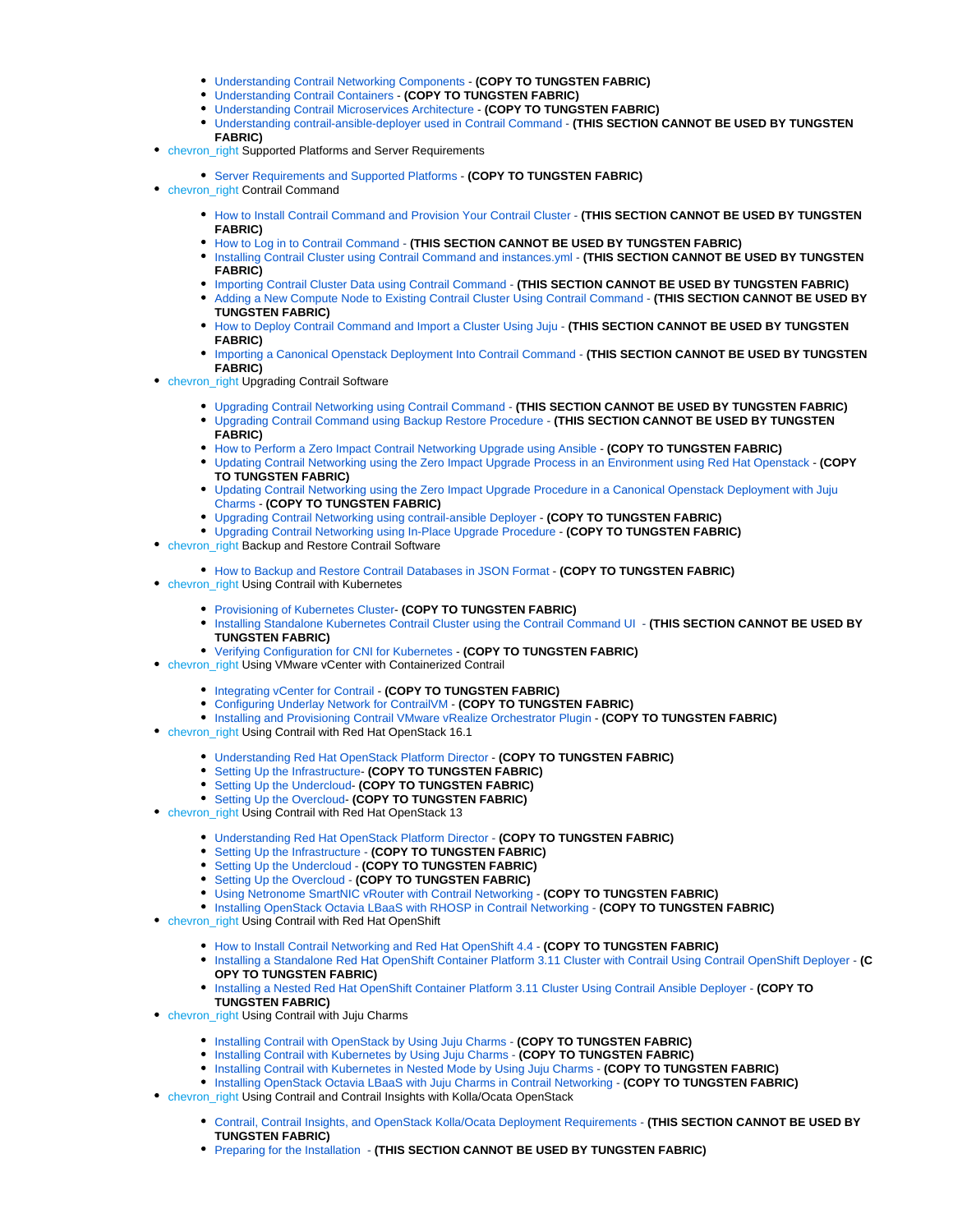- **[Run the Playbooks](https://www.juniper.net/documentation/en_US/contrail20/topics/concept/install-contrail-afx-run-playbooks.html) (THIS SECTION CANNOT BE USED BY TUNGSTEN FABRIC)**
- [Accessing Contrail in Contrail Insights Management Infrastructure in UI](https://www.juniper.net/documentation/en_US/contrail20/topics/concept/install-contrail-afx-access-contrail-ui.html) **(THIS SECTION CANNOT BE USED BY TUNGSTEN FABRIC)**
- [Notes and Caveats](https://www.juniper.net/documentation/en_US/contrail20/topics/concept/install-contrail-afx-notes-caveats.html) **(THIS SECTION CANNOT BE USED BY TUNGSTEN FABRIC)**
- [Example Instances.yml for Contrail and Contrail Insights OpenStack Deployment](https://www.juniper.net/documentation/en_US/contrail20/topics/concept/install-contrail-afx-example-instances-yaml.html) **(THIS SECTION CANNOT BE USED BY TUNGSTEN FABRIC)**
- [Contrail Insights Installation and Configuration for OpenStack](https://www.juniper.net/documentation/en_US/contrail-insights/topics/topic-map/appformix-openstack2.html) **(THIS SECTION CANNOT BE USED BY TUNGSTEN FABRIC)**
- [Contrail Insights Installation for OpenStack in HA](https://www.juniper.net/documentation/en_US/contrail20/topics/concept/install-afx-openstack-ha.html) **(THIS SECTION CANNOT BE USED BY TUNGSTEN FABRIC)**
- chevron\_right Post Installation Tasks
	- [Configuring Role and Resource-Based Access Control](https://www.juniper.net/documentation/en_US/contrail20/topics/concept/role-resource-access-control-vmc.html) **(COPY TO TUNGSTEN FABRIC)**
	- [Configuring Role-Based Access Control for Analytics](https://www.juniper.net/documentation/en_US/contrail20/topics/concept/rbac-analytics-api.html) **(COPY TO TUNGSTEN FABRIC)**
	- [Configuring the Control Node with BGP](https://www.juniper.net/documentation/en_US/contrail20/topics/topic-map/config-control-node-with-bgp.html) **(COPY TO TUNGSTEN FABRIC)**
	- [Configuring MD5 Authentication for BGP Sessions](https://www.juniper.net/documentation/en_US/contrail20/topics/task/installation/md5-authentication-configuring.html) **(COPY TO TUNGSTEN FABRIC)**
	- [Configuring Transport Layer Security-Based XMPP in Contrail](https://www.juniper.net/documentation/en_US/contrail20/topics/task/configuration/config-TLS-vncDocument1.html) **(COPY TO TUNGSTEN FABRIC)**
	- [Configuring Graceful Restart and Long-lived Graceful Restart](https://www.juniper.net/documentation/en_US/contrail20/topics/concept/graceful-restart-bgp-persist-vnc.html) **(COPY TO TUNGSTEN FABRIC)**
- chevron\_right Downloads
	- [Download this guide: Contrail Networking Installation and Upgrade Guide](https://www.juniper.net/documentation/en_US/contrail20/information-products/pathway-pages/contrail-install-and-upgrade-guide.pdf)

[https://www.juniper.net/documentation/en\\_US/contrail20/information-products/pathway-pages/contrail-deployment-guide.html](https://www.juniper.net/documentation/en_US/contrail20/information-products/pathway-pages/contrail-deployment-guide.html)

### Contrail Networking Deployment Guide

- chevron\_right Using Contrail Command
	- chevron\_right Navigating Contrail Command
		- [How to Log in to Contrail Command](https://www.juniper.net/documentation/en_US/contrail20/topics/task/operational/logging-into-contrail-command.html) **(THIS SECTION CANNOT BE USED BY TUNGSTEN FABRIC)**
		- [Navigating the Contrail Command UI](https://www.juniper.net/documentation/en_US/contrail20/topics/reference/contrail-command-ui-features.html) **(THIS SECTION CANNOT BE USED BY TUNGSTEN FABRIC)**
- chevron\_right Deploying Contrail Networking with Kubernetes
	- chevron\_right Contrail Networking with Kubernetes
		- [Contrail Integration with Kubernetes](https://www.juniper.net/documentation/en_US/contrail20/topics/concept/kubernetes-cni-contrail.html) **(COPY TO TUNGSTEN FABRIC)**
		- [Kubernetes Updates](https://www.juniper.net/documentation/en_US/contrail20/topics/concept/k8s-ip-fabric.html) **(COPY TO TUNGSTEN FABRIC)**
		- **[Implementation of Kubernetes Network Policy with Contrail Firewall Policy](https://www.juniper.net/documentation/en_US/contrail20/topics/concept/k8s-network-policy.html) (COPY TO TUNGSTEN FABRIC)**
		- [Multiple Network Interfaces for Containers](https://www.juniper.net/documentation/en_US/contrail20/topics/task/configuration/multi-network-interfaces-containers.html) **(COPY TO TUNGSTEN FABRIC)**
- **chevron\_right Deploying Contrail Networking with VMware vCenter** 
	- chevron\_right VMware vCenter with Containerized Contrail Networking
		- **[Managing Networks From Contrail Command and VMware vCenter User Interfaces](https://www.juniper.net/documentation/en_US/contrail20/topics/topic-map/vcenter-interfaces-configuration-cc.html) (THIS SECTION CANNOT BE USED BY TUNGSTEN FABRIC)**
	- [Integrating Contrail Release 5.0.X with VMware vRealize Orchestrator](https://www.juniper.net/documentation/en_US/contrail20/topics/concept/integrating-contrail501-with-vRO.html) **(COPY TO TUNGSTEN FABRIC)**
- chevron\_right Deploying Contrail Networking with OpenStack
	- **chevron right Configuring Virtual Networks** 
		- [Creating Projects in OpenStack for Configuring Tenants in Contrail](https://www.juniper.net/documentation/en_US/contrail20/topics/task/configuration/creating-projects-vnc.html) **(COPY TO TUNGSTEN FABRIC)**
		- [Creating a Virtual Network with OpenStack Contrail](https://www.juniper.net/documentation/en_US/contrail20/topics/task/configuration/creating-virtual-network-vnc.html) **(COPY TO TUNGSTEN FABRIC)**
		- [Creating an Image for a Project in OpenStack Contrail](https://www.juniper.net/documentation/en_US/contrail20/topics/task/configuration/creating-image-vnc.html) **(COPY TO TUNGSTEN FABRIC)**
		- [Using Security Groups with Virtual Machines \(Instances\)](https://www.juniper.net/documentation/en_US/contrail20/topics/task/configuration/creating-security-groups.html) **(COPY TO TUNGSTEN FABRIC)**
	- chevron\_right Using Contrail Resources in Heat Templates
		- [Using the Contrail Heat Template](https://www.juniper.net/documentation/en_US/contrail20/topics/task/configuration/heat-template-vnc.html) **(COPY TO TUNGSTEN FABRIC)**
	- chevron\_right QoS Support in Contrail Networking
		- [Quality of Service in Contrail](https://www.juniper.net/documentation/en_US/contrail20/topics/concept/network-qos-vnc-3.1.html) **(COPY TO TUNGSTEN FABRIC)**
		- [Configuring Network QoS Parameters](https://www.juniper.net/documentation/en_US/contrail20/topics/task/configuration/network-qos-configuring.html) **(COPY TO TUNGSTEN FABRIC)**
	- chevron\_right Load Balancers
		- [Using Load Balancers in Contrail](https://www.juniper.net/documentation/en_US/contrail20/topics/task/configuration/lbaas-contrail3-F5.html) **(COPY TO TUNGSTEN FABRIC)**
		- [Support for OpenStack LBaaS](https://www.juniper.net/documentation/en_US/contrail20/topics/concept/lbaas-v2-vnc.html) **(COPY TO TUNGSTEN FABRIC)**
		- [Configuring Load Balancing as a Service in Contrail](https://www.juniper.net/documentation/en_US/contrail20/topics/task/configuration/load-balance-as-service-vnc.html) **(COPY TO TUNGSTEN FABRIC)**
	- chevron\_right Optimizing Contrail Networking
		- [Multiqueue Virtio Interfaces in Virtual Machines](https://www.juniper.net/documentation/en_US/contrail20/topics/concept/multiqueue-virtio-vnc.html) **(COPY TO TUNGSTEN FABRIC)**
	- chevron\_right Contrail Networking OpenStack Analytics
		- [Ceilometer Support in Contrail](https://www.juniper.net/documentation/en_US/contrail20/topics/task/configuration/ceilometer-configuring.html) **(COPY TO TUNGSTEN FABRIC)**
	- chevron\_right Contrail OpenStack APIs
		- [Working with Neutron](https://www.juniper.net/documentation/en_US/contrail20/topics/task/configuration/neutron-perform-improve-vnc.html) **(COPY TO TUNGSTEN FABRIC)**
- chevron\_right Deploying Contrail Networking on the Cloud
	- chevron\_right Multicloud Contrail Networking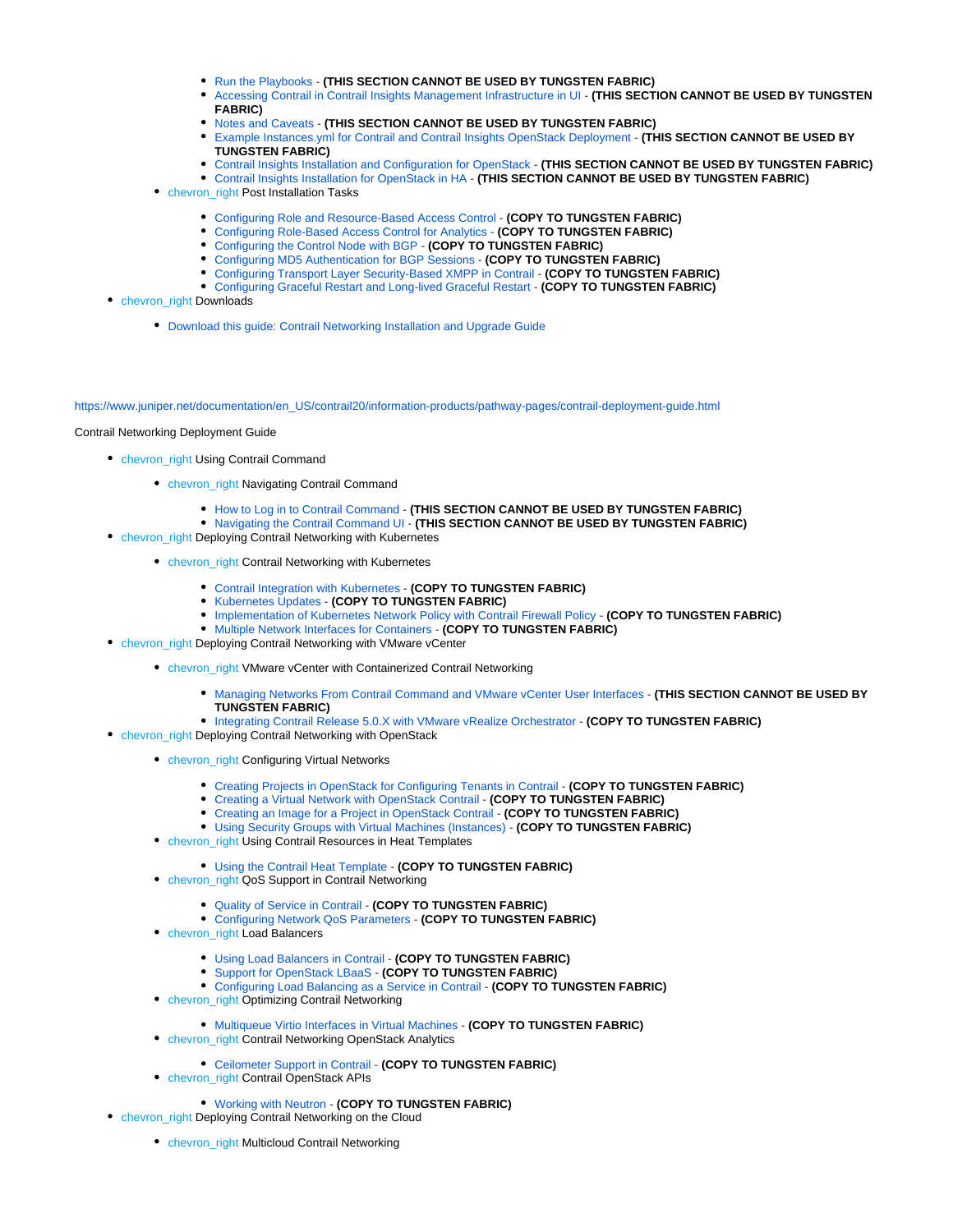- [Deploying Contrail Multicloud with Contrail Command \(Evaluation Purposes Only\)](https://www.juniper.net/documentation/en_US/contrail20/topics/task/installation/deploy-multicloud-contrail-command.html) **(THIS SECTION CANNOT BE USED BY TUNGSTEN FABRIC)**
- [Adding a Compute Host to Multicloud](https://www.juniper.net/documentation/en_US/contrail20/topics/task/configuration/modifying-multicloud-topology.html) **(THIS SECTION CANNOT BE USED BY TUNGSTEN FABRIC)**
- [Updating the Contrail Multicloud Cluster](https://www.juniper.net/documentation/en_US/contrail20/topics/task/configuration/updating-contrail-multicloud-cluster.html) **(THIS SECTION CANNOT BE USED BY TUNGSTEN FABRIC)**
- [Deleting the Contrail MultiCloud Cluster](https://www.juniper.net/documentation/en_US/contrail20/topics/task/configuration/deleting-multicloud-clusters.html) **(THIS SECTION CANNOT BE USED BY TUNGSTEN FABRIC)**
- [Deploying Contrail Multicloud using REST API](https://www.juniper.net/documentation/en_US/contrail20/topics/task/configuration/multicloud-deployment-using-API.html) **(THIS SECTION CANNOT BE USED BY TUNGSTEN FABRIC)**
- chevron\_right Downloads
	- [Download this guide: Contrail Networking Deployment Guide](https://www.juniper.net/documentation/en_US/contrail20/information-products/pathway-pages/contrail-deployment-guide.pdf)

[https://www.juniper.net/documentation/en\\_US/contrail20/information-products/pathway-pages/contrail-service-provider-feature-guide.html](https://www.juniper.net/documentation/en_US/contrail20/information-products/pathway-pages/contrail-service-provider-feature-guide.html)

Contrail Networking Service Provider Focused Features Guide

- **chevron\_right Data Plane Optimization** 
	- [Configuring the Data Plane Development Kit \(DPDK\) Integrated with Contrail vRouter](https://www.juniper.net/documentation/en_US/contrail20/topics/concept/dpdk-with-vrouter-vnc-40.html) **(COPY TO TUNGSTEN FABRIC)**
	- [Configuring Single Root I/O Virtualization \(SR-IOV\)](https://www.juniper.net/documentation/en_US/contrail20/topics/concept/sriov-with-vrouter-vnc.html) **(COPY TO TUNGSTEN FABRIC)**
	- [Optimizing DPDK vRouter Performance Through Full CPU Partitioning and Isolation](https://www.juniper.net/documentation/en_US/contrail20/topics/concept/vrouter-isolcpu.html) **(COPY TO TUNGSTEN FABRIC)**
- **chevron\_right Advanced Network Topologies** 
	- [Configuring Virtual Networks for Hub-and-Spoke Topology](https://www.juniper.net/documentation/en_US/contrail20/topics/task/configuration/hub-spoke-vnc.html) **(COPY TO TUNGSTEN FABRIC)**
	- [Remote Compute](https://www.juniper.net/documentation/en_US/contrail20/topics/concept/remote-compute-50.html) **(COPY TO TUNGSTEN FABRIC)**
- chevron\_right Advanced Service Chain Configuration
	- [Customized Hash Field Selection for ECMP Load Balancing](https://www.juniper.net/documentation/en_US/contrail20/topics/task/configuration/custom-field-hash-vnc.html) **(COPY TO TUNGSTEN FABRIC)**
	- [Routing Policy](https://www.juniper.net/documentation/en_US/contrail20/topics/concept/contrail-routing-policy-sp-features.html) **(COPY TO TUNGSTEN FABRIC)**
	- [Creating a Routing Policy With Extended Communities in Contrail Command](https://www.juniper.net/documentation/en_US/contrail20/topics/task/configuration/create-external-community-routing-policy.html)  **(THIS SECTION CANNOT BE USED BY TUNGSTEN FABRIC)**
	- [Creating Routing Policies for QFX Series Devices in Contrail Networking](https://www.juniper.net/documentation/en_US/contrail20/topics/task/configuration/configuring-qfx-series-devices-with-routing-policies.html) **(THIS SECTION CANNOT BE USED BY TUNGSTEN FABRIC)**
	- [Service Instance Health Checks](https://www.juniper.net/documentation/en_US/contrail20/topics/topic-map/service-instance-health-check.html) **(COPY TO TUNGSTEN FABRIC)**
	- [ECMP Support in Service Chain](https://www.juniper.net/documentation/en_US/contrail20/topics/concept/service-chain-ecmp-active-active-mode.html) **(COPY TO TUNGSTEN FABRIC)**
	- [Route Reflector Support in Contrail Control Node](https://www.juniper.net/documentation/en_US/contrail20/topics/concept/contrail-route-reflectors.html) **(COPY TO TUNGSTEN FABRIC)**
	- **[Configuring Route Reflectors from Contrail Command](https://www.juniper.net/documentation/en_US/contrail20/topics/task/configuration/configuring-route-reflector.html) (THIS SECTION CANNOT BE USED BY TUNGSTEN FABRIC)**
	- [BGP as a Service](https://www.juniper.net/documentation/en_US/contrail20/topics/topic-map/bgpaas-contrail.html) **(COPY TO TUNGSTEN FABRIC)**
	- [Fat Flows](https://www.juniper.net/documentation/en_US/contrail20/topics/topic-map/contrail-fat-flows.html) **(COPY TO TUNGSTEN FABRIC)**
	- [Use Case: Configuring Fat Flows from Contrail Command](https://www.juniper.net/documentation/en_US/contrail20/topics/topic-map/use-case-fat-flow.html) **(THIS SECTION CANNOT BE USED BY TUNGSTEN FABRIC)**
	- [Understanding Flow Sampling](https://www.juniper.net/documentation/en_US/contrail20/topics/concept/flow-sample-overview.html) **(COPY TO TUNGSTEN FABRIC)**
- chevron\_right Downloads
	- [Download this guide: Contrail Networking Service Provider Focused Features Guide](https://www.juniper.net/documentation/en_US/contrail20/information-products/pathway-pages/contrail-service-provider-feature-guide.pdf)

[https://www.juniper.net/documentation/en\\_US/contrail20/information-products/pathway-pages/contrail-fabric-lifecycle-management-feature-guide.html](https://www.juniper.net/documentation/en_US/contrail20/information-products/pathway-pages/contrail-fabric-lifecycle-management-feature-guide.html)

Contrail Networking Fabric Lifecycle Management Guide

- chevron\_right Overview
	- [Understanding Underlay Management](https://www.juniper.net/documentation/en_US/contrail20/topics/concept/understanding-underlay-management.html) **(THIS SECTION CANNOT BE USED BY TUNGSTEN FABRIC)**
	- [Fabric Lifecycle Management](https://www.juniper.net/documentation/en_US/contrail20/topics/concept/understanding-fabric-lifecycle-management.html) **(THIS SECTION CANNOT BE USED BY TUNGSTEN FABRIC)**
	- [Fabric Overview](https://www.juniper.net/documentation/en_US/contrail20/topics/concept/ems-fabric-management-overview.html) **(THIS SECTION CANNOT BE USED BY TUNGSTEN FABRIC)**
- **chevron\_right Zero-Touch-Provisioning** 
	- [Create a Fabric](https://www.juniper.net/documentation/en_US/contrail20/topics/task/configuration/ems-create-fabric.html) **(THIS SECTION CANNOT BE USED BY TUNGSTEN FABRIC)**
	- [Discover a Device](https://www.juniper.net/documentation/en_US/contrail20/topics/task/configuration/ems-discover-device.html) **(THIS SECTION CANNOT BE USED BY TUNGSTEN FABRIC)**
	- [Assign a Role to a Device](https://www.juniper.net/documentation/en_US/contrail20/topics/task/configuration/ems-assign-role-device.html) **(THIS SECTION CANNOT BE USED BY TUNGSTEN FABRIC)**
	- [Assign Telemetry Profiles](https://www.juniper.net/documentation/en_US/contrail20/topics/task/configuration/ems-assign-telemetry-profiles.html) **(THIS SECTION CANNOT BE USED BY TUNGSTEN FABRIC)**
	- [Delete a Fabric](https://www.juniper.net/documentation/en_US/contrail20/topics/task/configuration/ems-delete-fabric.html) **(THIS SECTION CANNOT BE USED BY TUNGSTEN FABRIC)**
	- **[Provision Fabric Devices Using End-to-End ZTP](https://www.juniper.net/documentation/en_US/contrail20/topics/task/configuration/end-end-ztp.html) (THIS SECTION CANNOT BE USED BY TUNGSTEN FABRIC)**
- **chevron\_right Fabric Configuration** 
	- [Image Management](https://www.juniper.net/documentation/en_US/contrail20/topics/task/configuration/ems-image-management.html) **(THIS SECTION CANNOT BE USED BY TUNGSTEN FABRIC)**
	- [Onboard Brownfield Devices](https://www.juniper.net/documentation/en_US/contrail20/topics/task/configuration/onboard-fabric-devices.html) **(THIS SECTION CANNOT BE USED BY TUNGSTEN FABRIC)**
	- [Onboard Greenfield Devices](https://www.juniper.net/documentation/en_US/contrail20/topics/task/configuration/onboard-fabric-devices-ztp.html) **(THIS SECTION CANNOT BE USED BY TUNGSTEN FABRIC)**
	- [Create Virtual Network](https://www.juniper.net/documentation/en_US/contrail20/topics/task/configuration/create-virtual-network.html) **(THIS SECTION CANNOT BE USED BY TUNGSTEN FABRIC)**
	- [Create Logical Routers](https://www.juniper.net/documentation/en_US/contrail20/topics/task/configuration/create-logical-router.html) **(THIS SECTION CANNOT BE USED BY TUNGSTEN FABRIC)**
	- [Create Network Policy](https://www.juniper.net/documentation/en_US/contrail20/topics/task/configuration/create-network-policy.html) **(THIS SECTION CANNOT BE USED BY TUNGSTEN FABRIC)**
	- [Create Network IPAM](https://www.juniper.net/documentation/en_US/contrail20/topics/task/configuration/create-network-ipam.html) **(THIS SECTION CANNOT BE USED BY TUNGSTEN FABRIC)**
	- [Reconfigure Roles](https://www.juniper.net/documentation/en_US/contrail20/topics/task/configuration/reconfigure-device-roles.html) **(THIS SECTION CANNOT BE USED BY TUNGSTEN FABRIC)**
	- [Managing Custom Roles](https://www.juniper.net/documentation/en_US/contrail20/topics/task/configuration/managing-custom-roles.html) **(THIS SECTION CANNOT BE USED BY TUNGSTEN FABRIC)**
	- [View Node Profile Information](https://www.juniper.net/documentation/en_US/contrail20/topics/task/configuration/ems-view-node-profile-info.html) **(THIS SECTION CANNOT BE USED BY TUNGSTEN FABRIC)**
	- [Monitoring Fabric Jobs](https://www.juniper.net/documentation/en_US/contrail20/topics/task/operational/monitoring-fabric-jobs.html) **(THIS SECTION CANNOT BE USED BY TUNGSTEN FABRIC)**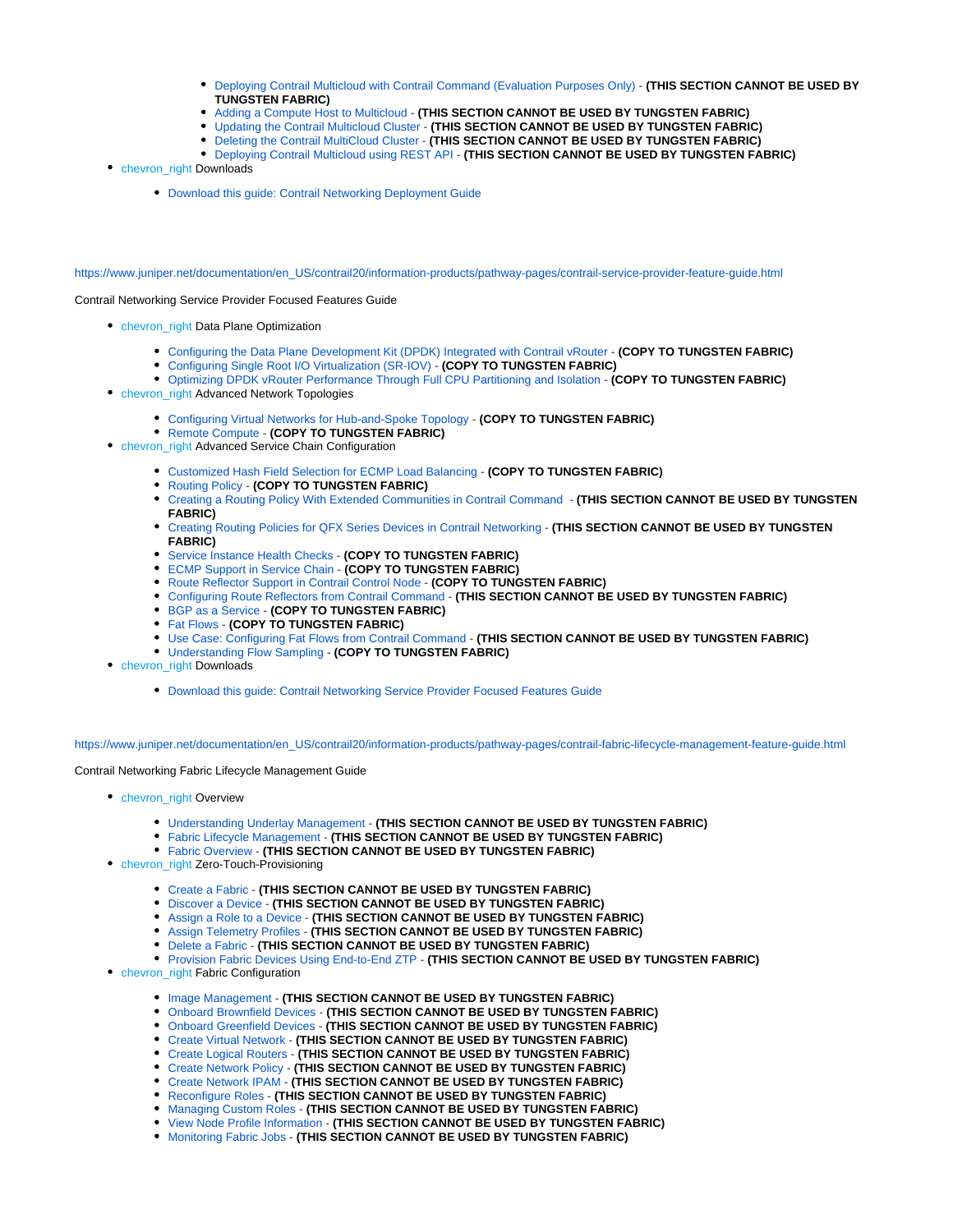- [Aborting Ongoing Fabric Jobs](https://www.juniper.net/documentation/en_US/contrail20/topics/task/configuration/aborting-ongoing-fabric-job.html) **(THIS SECTION CANNOT BE USED BY TUNGSTEN FABRIC)**
- [Adding a Leaf or Spine Device to an Existing Fabric Using ZTP](https://www.juniper.net/documentation/en_US/contrail20/topics/task/configuration/add-leaf-spine-device-to-fabric-using-ztp.html) **(THIS SECTION CANNOT BE USED BY TUNGSTEN FABRIC)**
- [Grouping Fabric Devices and Roles Using Device Functional Groups](https://www.juniper.net/documentation/en_US/contrail20/topics/task/configuration/configuring-device-functional-groups.html) **(THIS SECTION CANNOT BE USED BY TUNGSTEN FABRIC)**
- [Creating Layer 3 PNF Service Chains for Inter-LR Traffic](https://www.juniper.net/documentation/en_US/contrail20/topics/task/configuration/create-l3-pnf-service-chain.html) **(THIS SECTION CANNOT BE USED BY TUNGSTEN FABRIC)**
- [Creating VNF Service Chains for Inter-LR Traffic](https://www.juniper.net/documentation/en_US/contrail20/topics/task/configuration/create-vnf-service-chain.html) **(THIS SECTION CANNOT BE USED BY TUNGSTEN FABRIC)**
- [Assisted Replication of Broadcast, Unknown Unicast, and Multicast Traffic](https://www.juniper.net/documentation/en_US/contrail20/topics/concept/assisted-replication-contrail-networking.html) **(THIS SECTION CANNOT BE USED BY TUNGSTEN FABRIC)**
- **[Running Generic Device Operations Commands In Contrail Command](https://www.juniper.net/documentation/en_US/contrail20/topics/task/configuration/generic-device-operational-commands.html) (THIS SECTION CANNOT BE USED BY TUNGSTEN FABRIC)**
- [Adding DHCP Server Information for Virtual Networks and Logical Routers](https://www.juniper.net/documentation/en_US/contrail20/topics/topic-map/add-dhcp-server-information.html) **(THIS SECTION CANNOT BE USED BY TUNGSTEN FABRIC)**
- [Return Material Authorization](https://www.juniper.net/documentation/en_US/contrail20/topics/topic-map/return-material-authorization.html) **(THIS SECTION CANNOT BE USED BY TUNGSTEN FABRIC)**
- [Approaches to Enable External Connectivity for Overlay Networks](https://www.juniper.net/documentation/en_US/contrail20/topics/reference/external-connectivity-overlay-networks.html) **(THIS SECTION CANNOT BE USED BY TUNGSTEN FABRIC)** [Contrail Networking Supported Hardware Platforms and Associated Roles And Node Profiles](https://www.juniper.net/documentation/en_US/contrail20/topics/topic-map/contrail-supported-platforms-roles-node-profiles.html) - **(THIS SECTION CANNOT BE USED BY**

#### **TUNGSTEN FABRIC) • chevron\_right Managing Data Center Devices**

- [Data Center Interconnect](https://www.juniper.net/documentation/en_US/contrail20/topics/topic-map/data-center-interconnect-lr.html) **(THIS SECTION CANNOT BE USED BY TUNGSTEN FABRIC)**
- [Logical Router Interconnect](https://www.juniper.net/documentation/en_US/contrail20/topics/topic-map/logical-router-interconnect.html) **(THIS SECTION CANNOT BE USED BY TUNGSTEN FABRIC)**
- [Configuring Data Center Gateway](https://www.juniper.net/documentation/en_US/contrail20/topics/task/configuration/configuring-mx-qfx-datacenter-gateway.html) **(THIS SECTION CANNOT BE USED BY TUNGSTEN FABRIC)**
- [Virtual Port Groups](https://www.juniper.net/documentation/en_US/contrail20/topics/concept/contrail-virtual-port-groups.html) **(THIS SECTION CANNOT BE USED BY TUNGSTEN FABRIC)**
- [Configuring Virtual Port Groups](https://www.juniper.net/documentation/en_US/contrail20/topics/task/configuration/configuring-virtual-port-group.html) **(THIS SECTION CANNOT BE USED BY TUNGSTEN FABRIC)**
- [Using Static, eBGP, PIM, and OSPF Protocols to Connect to Third-Party Network Devices](https://www.juniper.net/documentation/en_US/contrail20/topics/topic-map/connect-third-party-device-cc.html) **(THIS SECTION CANNOT BE USED BY TUNGSTEN FABRIC)**
- [Configuring Storm Control on Interfaces](https://www.juniper.net/documentation/en_US/contrail20/topics/concept/port-profile-storm-control.html) **(THIS SECTION CANNOT BE USED BY TUNGSTEN FABRIC)**
- [Creating Port Profiles, Storm Control Profiles, sFlow Profiles, or Telemetry Profiles by Cloning](https://www.juniper.net/documentation/en_US/contrail20/topics/task/configuration/contrail-cloning-configuration-profiles.html) **(THIS SECTION CANNOT BE USED BY TUNGSTEN FABRIC)**
- [Configuring EVPN VXLAN Fabric with Multitenant Networking Services](https://www.juniper.net/documentation/en_US/contrail20/topics/concept/evpn-vxlan-multitenant-networking.html) **(THIS SECTION CANNOT BE USED BY TUNGSTEN FABRIC)**
- [Edge-Routed Bridging for QFX Series Switches](https://www.juniper.net/documentation/en_US/contrail20/topics/concept/erb-for-qfx-switches.html) **(THIS SECTION CANNOT BE USED BY TUNGSTEN FABRIC)**
- [Activating Maintenance Mode on Data Center Devices](https://www.juniper.net/documentation/en_US/contrail20/topics/task/configuration/maintenance-mode.html) **(THIS SECTION CANNOT BE USED BY TUNGSTEN FABRIC)**
- [Viewing the Network Topology](https://www.juniper.net/documentation/en_US/contrail20/topics/concept/network-topology-integration-contrail-command.html) **(THIS SECTION CANNOT BE USED BY TUNGSTEN FABRIC)**
- [Viewing Hardware Inventory of Data Center Devices](https://www.juniper.net/documentation/en_US/contrail20/topics/task/operational/view-fabric-hardware-inventory.html) **(THIS SECTION CANNOT BE USED BY TUNGSTEN FABRIC)**
- [Viewing Configuration of Devices Deployed in Contrail Fabric](https://www.juniper.net/documentation/en_US/contrail20/topics/task/configuration/viewing-device-configuration-in-fabric.html) **(THIS SECTION CANNOT BE USED BY TUNGSTEN FABRIC)**
- **[Detecting and Managing Manual CLI Configuration Changes](https://www.juniper.net/documentation/en_US/contrail20/topics/task/configuration/detecting-cli-changes.html) (THIS SECTION CANNOT BE USED BY TUNGSTEN FABRIC)**
- [Certificate Lifecycle Management Using Red Hat Identity Management](https://www.juniper.net/documentation/en_US/contrail20/topics/topic-map/certificate-lifecycle-management-using-idm.html) **(THIS SECTION CANNOT BE USED BY TUNGSTEN FABRIC) • chevron** right High Availability in Contrail Networking
	- [Using HA Cluster to Manage Fabric](https://www.juniper.net/documentation/en_US/contrail20/topics/concept/ha-cluster-manage-fabric.html) **(THIS SECTION CANNOT BE USED BY TUNGSTEN FABRIC)**
	- [Hitless Software Upgrade of Data Center Devices Overview](https://www.juniper.net/documentation/en_US/contrail20/topics/concept/hitless-upgrade.html) **(THIS SECTION CANNOT BE USED BY TUNGSTEN FABRIC)**
	- [Performing Hitless Software Upgrade on Data Center Devices](https://www.juniper.net/documentation/en_US/contrail20/topics/task/configuration/performing-hitless-upgrade-dc-device.html) **(THIS SECTION CANNOT BE USED BY TUNGSTEN FABRIC)**
	- [Fast Routing Convergence with Contrail Networking](https://www.juniper.net/documentation/en_US/contrail20/topics/topic-map/fast-routing-convergence.html) **(COPY TO TUNGSTEN FABRIC)**
- [Configuring Fast Convergence from Contrail Command](https://www.juniper.net/documentation/en_US/contrail20/topics/task/configuration/configure-fast-convergence-contrail-command.html) **(THIS SECTION CANNOT BE USED BY TUNGSTEN FABRIC)** • chevron\_right Integrating VMware with Contrail Networking Fabric
	- [Understanding VMware-Contrail Networking Fabric Integration](https://www.juniper.net/documentation/en_US/contrail20/topics/concept/understanding-vmware-fabric-mode.html) **(THIS SECTION CANNOT BE USED BY TUNGSTEN FABRIC)**
	- [Deploying Contrail vCenter Fabric Manager Plugin](https://www.juniper.net/documentation/en_US/contrail20/topics/task/installation/deploying-cvfm-plugin.html) **(THIS SECTION CANNOT BE USED BY TUNGSTEN FABRIC)**
	- [Fabric Discovery and ESXi Discovery by Using Contrail Command](https://www.juniper.net/documentation/en_US/contrail20/topics/task/configuration/fabric-esxi-discovery-cvfm.html) **(THIS SECTION CANNOT BE USED BY TUNGSTEN FABRIC)**
	- [Adding Distributed Port Groups](https://www.juniper.net/documentation/en_US/contrail20/topics/task/configuration/add-distributed-port-groups.html) **(THIS SECTION CANNOT BE USED BY TUNGSTEN FABRIC)**
	- [Updating vCenter Credentials on Contrail Command](https://www.juniper.net/documentation/en_US/contrail20/topics/task/configuration/updating-vcenter-credentials-contrail-command.html) **(THIS SECTION CANNOT BE USED BY TUNGSTEN FABRIC)**
- chevron\_right Extending Contrail Networking to Bare Metal Servers
	- **[Bare Metal Server Management](https://www.juniper.net/documentation/en_US/contrail20/topics/topic-map/bms-management.html) (THIS SECTION CANNOT BE USED BY TUNGSTEN FABRIC)**
	- [How Bare Metal Server Management Works](https://www.juniper.net/documentation/en_US/contrail20/topics/concept/how-bms-manager-works.html) **(THIS SECTION CANNOT BE USED BY TUNGSTEN FABRIC)**
	- [LAG and Multihoming Support](https://www.juniper.net/documentation/en_US/contrail20/topics/concept/LAG-and-multihoming-support.html) **(THIS SECTION CANNOT BE USED BY TUNGSTEN FABRIC)**
	- [Adding Bare Metal Server to Inventory](https://www.juniper.net/documentation/en_US/contrail20/topics/task/configuration/add-baremetal-server.html) **(THIS SECTION CANNOT BE USED BY TUNGSTEN FABRIC)**
	- [Launching a Bare Metal Server](https://www.juniper.net/documentation/en_US/contrail20/topics/task/configuration/launching-new-baremetal-server.html) **(THIS SECTION CANNOT BE USED BY TUNGSTEN FABRIC)**
	- [Onboarding and Discovery of Bare Metal Servers](https://www.juniper.net/documentation/en_US/contrail20/topics/concept/onboarding-discovery-bms.html) **(THIS SECTION CANNOT BE USED BY TUNGSTEN FABRIC)**
	- [Launching and Deleting a Greenfield Bare Metal Server](https://www.juniper.net/documentation/en_US/contrail20/topics/task/operational/launching-deleting-bms.html) **(THIS SECTION CANNOT BE USED BY TUNGSTEN FABRIC)**
	- [Destination Network Address Translation for Bare Metal Servers](https://www.juniper.net/documentation/en_US/contrail20/topics/task/configuration/dnat-for-bms.html) **(THIS SECTION CANNOT BE USED BY TUNGSTEN FABRIC)**
	- [Troubleshooting Bare Metal Servers](https://www.juniper.net/documentation/en_US/contrail20/topics/task/troubleshooting/troubleshooting-bms-manager.html) **(THIS SECTION CANNOT BE USED BY TUNGSTEN FABRIC)**
- chevron\_right Downloads
	- [Download this guide: Contrail Networking Fabric Lifecycle Management Guide](https://www.juniper.net/documentation/en_US/contrail20/information-products/pathway-pages/contrail-fabric-lifecycle-management-feature-guide.pdf)

[https://www.juniper.net/documentation/en\\_US/contrail20/information-products/pathway-pages/contrail-analytics-troubleshooting-guide.html](https://www.juniper.net/documentation/en_US/contrail20/information-products/pathway-pages/contrail-analytics-troubleshooting-guide.html)

Contrail Networking Monitoring and Troubleshooting Guide

- chevron\_right Monitoring and Troubleshooting Contrail
	- chevron\_right Understanding Contrail Analytics
		- [Understanding Contrail Analytics](https://www.juniper.net/documentation/en_US/contrail20/topics/concept/analytics-overview-vnc.html) **(COPY TO TUNGSTEN FABRIC)**
		- [Contrail Alert Streaming](https://www.juniper.net/documentation/en_US/contrail20/topics/concept/alerts-overview.html) **(COPY TO TUNGSTEN FABRIC)**
		- [Underlay Overlay Mapping in Contrail](https://www.juniper.net/documentation/en_US/contrail20/topics/task/configuration/underlay-overlay-mapping-vnc.html) **(COPY TO TUNGSTEN FABRIC)**
		- [Encryption Between Analytics API Servers and Client Servers](https://www.juniper.net/documentation/en_US/contrail20/topics/task/configuration/encrypting-connection-analytics-server-and-client-server.html) **(COPY TO TUNGSTEN FABRIC)**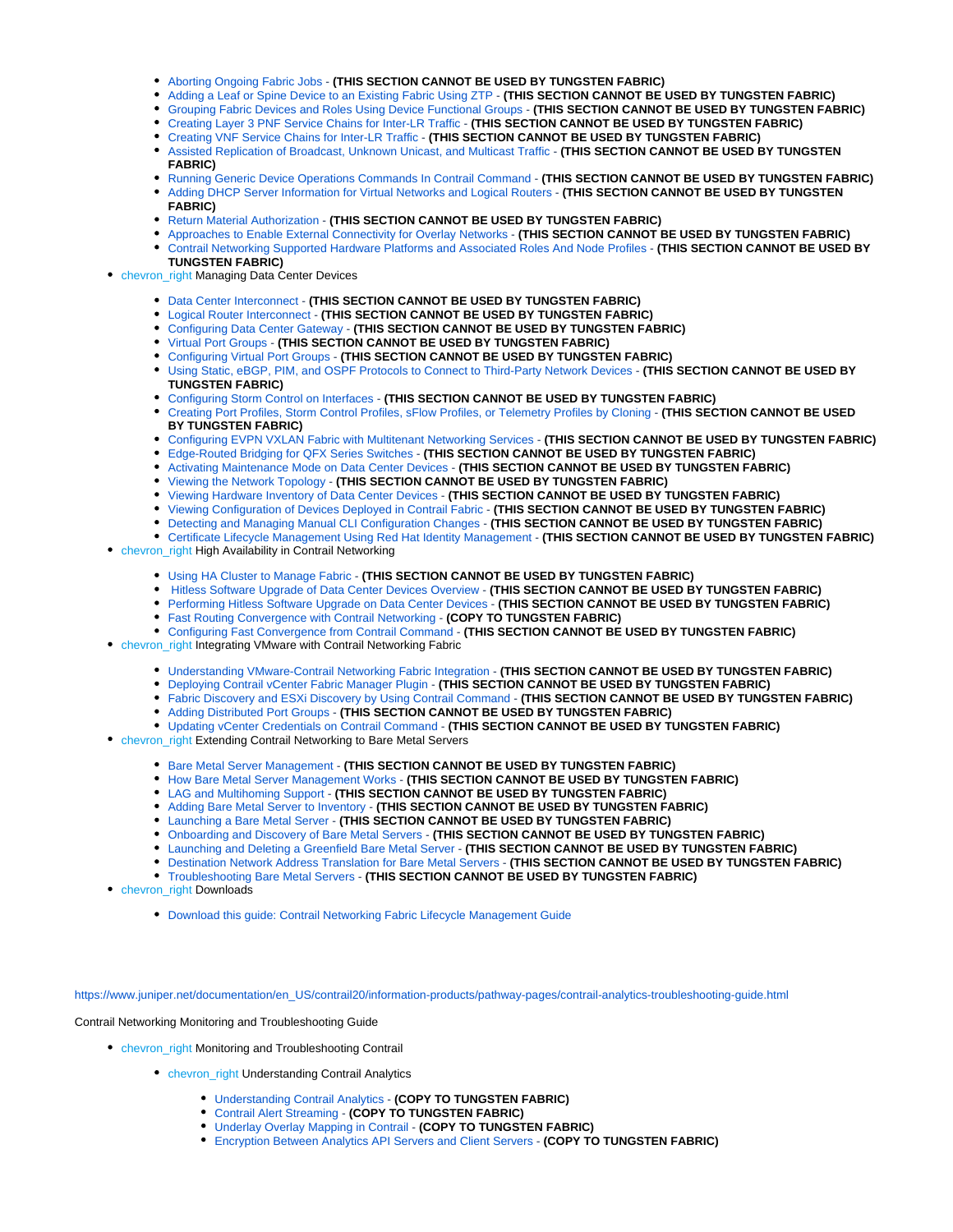- chevron\_right Configuring Contrail Analytics
	- [Analytics Scalability](https://www.juniper.net/documentation/en_US/contrail20/topics/concept/analytics-scalability-vnc.html) **(COPY TO TUNGSTEN FABRIC)**
	- [High Availability for Analytics](https://www.juniper.net/documentation/en_US/contrail20/topics/task/operational/ha-analytics-vnc.html) **(COPY TO TUNGSTEN FABRIC)**
	- [vRouter Command Line Utilities](https://www.juniper.net/documentation/en_US/contrail20/topics/task/configuration/vrouter-cli-utilities-vnc.html) **(COPY TO TUNGSTEN FABRIC)**
	- [Using Contrail Tools](https://www.juniper.net/documentation/en_US/contrail20/topics/concept/contrail-tools.html) **(COPY TO TUNGSTEN FABRIC)**
	- [Using Sandump Tool](https://www.juniper.net/documentation/en_US/contrail20/topics/task/installation/sandump-tool.html) **(COPY TO TUNGSTEN FABRIC)**
	- [System Log Receiver in Contrail Analytics](https://www.juniper.net/documentation/en_US/contrail20/topics/task/configuration/syslog-receiver-vnc.html) **(COPY TO TUNGSTEN FABRIC)**
	- [Sending Flow Messages to the Contrail System Log](https://www.juniper.net/documentation/en_US/contrail20/topics/concept/send-flow-msg-syslog.html) **(COPY TO TUNGSTEN FABRIC)**
	- [User Configuration for Analytics Alarms and Log Statistics](https://www.juniper.net/documentation/en_US/contrail20/topics/concept/analytics-user-alarms-log-statistics.html) **(COPY TO TUNGSTEN FABRIC)**
	- [Contrail Networking Alarms](https://www.juniper.net/documentation/en_US/contrail20/topics/reference/contrail-networking-alarms.html) **(COPY TO TUNGSTEN FABRIC)**
	- [Alarms History](https://www.juniper.net/documentation/en_US/contrail20/topics/concept/alarms-history.html) **(COPY TO TUNGSTEN FABRIC)**
	- [Node Memory and CPU Information](https://www.juniper.net/documentation/en_US/contrail20/topics/task/operational/analytics-node-memory-cpu-info.html) **(COPY TO TUNGSTEN FABRIC)**
	- **[Role- and Resource-Based Access Control for the Contrail Analytics API](https://www.juniper.net/documentation/en_US/contrail20/topics/task/configuration/analytics-role-resource-access-control.html) (COPY TO TUNGSTEN FABRIC)**
	- [Configuring Analytics as a Standalone Solution](https://www.juniper.net/documentation/en_US/contrail20/topics/concept/analytics-standalone-40-vnc.html) **(COPY TO TUNGSTEN FABRIC)**
	- [Agent Modules in Contrail Networking](https://www.juniper.net/documentation/en_US/contrail20/topics/concept/vrouter-agent-modules.html) **(COPY TO TUNGSTEN FABRIC)**
	- [Configuring Secure Sandesh and Introspect for Contrail Analytics](https://www.juniper.net/documentation/en_US/contrail20/topics/concept/analytics-secure-sandesh-40-vnc.html) **(COPY TO TUNGSTEN FABRIC)**
- chevron\_right Configuring Traffic Mirroring to Monitor
	- [Configuring Traffic Analyzers and Packet Capture for Mirroring](https://www.juniper.net/documentation/en_US/contrail20/topics/task/configuration/configure-traffic-analyzer-vnc.html) **(COPY TO TUNGSTEN FABRIC)**
	- [Configuring Interface Monitoring and Mirroring](https://www.juniper.net/documentation/en_US/contrail20/topics/task/configuration/interface-monitor-mirror-vnc.html) **(COPY TO TUNGSTEN FABRIC)**
	- [Mirroring Enhancements](https://www.juniper.net/documentation/en_US/contrail20/topics/concept/mirroring-enhancements-vnc.html) **(COPY TO TUNGSTEN FABRIC)**
	- [Analyzer Service Virtual Machine](https://www.juniper.net/documentation/en_US/contrail20/topics/concept/analyzer-vm.html) **(COPY TO TUNGSTEN FABRIC)**
	- [Using the Wireshark Plugin to Analyze Packets Between vRouter and vRouter Agent on pkt0 Interface](https://www.juniper.net/documentation/en_US/contrail20/topics/task/configuration/adding-agent-header-using-wireshark-plugin.html) **(COPY TO TUNGSTEN FABRIC)**
	- [Mapping VLAN Tags from a Physical NIC to a VMI \(NIC-Assisted Mirroring\)](https://www.juniper.net/documentation/en_US/contrail20/topics/concept/nic-assisted-mirroring.html) **(COPY TO TUNGSTEN FABRIC)**
- chevron\_right Using Contrail Web UI to Monitor and Troubleshoot the Network
	- [Monitoring the System](https://www.juniper.net/documentation/en_US/contrail20/topics/concept/monitor-vnc.html) **(COPY TO TUNGSTEN FABRIC)**
	- [Monitor > Infrastructure > Dashboard](https://www.juniper.net/documentation/en_US/contrail20/topics/task/configuration/monitor-dashboard-vnc.html) **(COPY TO TUNGSTEN FABRIC)**
	- [Monitor > Infrastructure > Control Nodes](https://www.juniper.net/documentation/en_US/contrail20/topics/task/configuration/monitoring-infrastructure-vnc.html) **(COPY TO TUNGSTEN FABRIC)**
	- [Monitor > Infrastructure > Virtual Routers](https://www.juniper.net/documentation/en_US/contrail20/topics/task/configuration/monitoring-vrouters-vnc.html) **(COPY TO TUNGSTEN FABRIC)**
	- [Monitor > Infrastructure > Analytics Nodes](https://www.juniper.net/documentation/en_US/contrail20/topics/task/configuration/monitor-analytics-vnc.html) **(COPY TO TUNGSTEN FABRIC)**
	- [Monitor > Infrastructure > Config Nodes](https://www.juniper.net/documentation/en_US/contrail20/topics/task/configuration/monitor-config-vnc.html) **(COPY TO TUNGSTEN FABRIC)**
	- [Monitor > Networking](https://www.juniper.net/documentation/en_US/contrail20/topics/task/configuration/monitoring-networking-vnc.html) **(COPY TO TUNGSTEN FABRIC)**
	- [Query > Flows](https://www.juniper.net/documentation/en_US/contrail20/topics/task/configuration/monitoring-flow-vnc.html) **(COPY TO TUNGSTEN FABRIC)**
	- [Query > Logs](https://www.juniper.net/documentation/en_US/contrail20/topics/task/configuration/monitoring-syslog-vnc.html) **(COPY TO TUNGSTEN FABRIC)**
	- [Debugging Processes Using the Contrail Introspect Feature](https://www.juniper.net/documentation/en_US/contrail20/topics/task/configuration/introspect-process-debugging.html) **(COPY TO TUNGSTEN FABRIC)**
	- [Example: Debugging Connectivity Using Monitoring for Troubleshooting](https://www.juniper.net/documentation/en_US/contrail20/topics/task/troubleshooting/debug-connectivity-vnc.html) **(COPY TO TUNGSTEN FABRIC)**
	- [Contrail Analytics Optional Modules](https://www.juniper.net/documentation/en_US/contrail20/topics/concept/analytics-optional-modules.html) **(COPY TO TUNGSTEN FABRIC)**
- chevron\_right Using Contrail Command to Monitor and Troubleshoot the Network
	- [Viewing Overlay Routes](https://www.juniper.net/documentation/en_US/contrail20/topics/task/operational/overlay-routes-visualizing.html) **(THIS SECTION CANNOT BE USED BY TUNGSTEN FABRIC)**
	- [Monitoring Bond Interfaces in DPDK Enabled Devices](https://www.juniper.net/documentation/en_US/contrail20/topics/task/operational/monitoring-bond-interfaces-dpdk.html)
	- [Top N View in Contrail Command](https://www.juniper.net/documentation/en_US/contrail20/topics/topic-map/cc-topn.html) **(THIS SECTION CANNOT BE USED BY TUNGSTEN FABRIC)**
	- [Viewing Topology Maps from Contrail Command](https://www.juniper.net/documentation/en_US/contrail20/topics/concept/topology-view-maps.html) **(THIS SECTION CANNOT BE USED BY TUNGSTEN FABRIC)**
	- [Viewing Packet Path in Topology View](https://www.juniper.net/documentation/en_US/contrail20/topics/concept/topology-view-packet-path.html) **(THIS SECTION CANNOT BE USED BY TUNGSTEN FABRIC)**
	- [Viewing the Monitoring Dashboards](https://www.juniper.net/documentation/en_US/contrail20/topics/concept/monitor-dashboard-cc.html) **(THIS SECTION CANNOT BE USED BY TUNGSTEN FABRIC)**
	- [Creating a Query for Flows](https://www.juniper.net/documentation/en_US/contrail20/topics/concept/query-flows-cc.html) **(COPY TO TUNGSTEN FABRIC)**
	- [Contrail Analytics Optional Modules](https://www.juniper.net/documentation/en_US/contrail20/topics/concept/analytics-optional-modules.html) **(COPY TO TUNGSTEN FABRIC)**
- chevron\_right Contrail Insights in Contrail Command
	- [Contrail Insights Overview](https://www.juniper.net/documentation/en_US/contrail20/topics/concept/analytics-overview-appformix.html) **(THIS SECTION CANNOT BE USED BY TUNGSTEN FABRIC)**
	- [Contrail Insights Flows in Contrail Command](https://www.juniper.net/documentation/en_US/contrail20/topics/topic-map/telemetry-profiles-contrail-command.html) **(THIS SECTION CANNOT BE USED BY TUNGSTEN FABRIC)**
	- [Configuring Contrail Insights Alarms using Contrail Command](https://www.juniper.net/documentation/en_US/contrail20/topics/concept/alarms-contrail-afx.html) **(THIS SECTION CANNOT BE USED BY TUNGSTEN FABRIC)**
	- [Configuring Instances in Contrail Insights](https://www.juniper.net/documentation/en_US/contrail20/topics/concept/instances-contrail-afx.html) **(THIS SECTION CANNOT BE USED BY TUNGSTEN FABRIC)**
	- [Viewing Cluster Node Details and Metric Values](https://www.juniper.net/documentation/en_US/contrail20/topics/concept/host-charts-contrail-afx.html) **(THIS SECTION CANNOT BE USED BY TUNGSTEN FABRIC)**
	- [Metrics Collected by Contrail Insights](https://www.juniper.net/documentation/en_US/contrail20/topics/concept/metrics-afx.html) **(THIS SECTION CANNOT BE USED BY TUNGSTEN FABRIC)**
- **chevron\_right Common Support Answers** 
	- [Debugging Ping Failures for Policy-Connected Networks](https://www.juniper.net/documentation/en_US/contrail20/topics/task/troubleshooting/debug-ping-failure-vnc.html) **(COPY TO TUNGSTEN FABRIC)**
	- [Debugging BGP Peering and Route Exchange in Contrail](https://www.juniper.net/documentation/en_US/contrail20/topics/task/troubleshooting/debug-bgp-peering-vnc.html) **(COPY TO TUNGSTEN FABRIC)**
	- [Troubleshooting the Floating IP Address Pool in Contrail](https://www.juniper.net/documentation/en_US/contrail20/topics/task/troubleshooting/tshoot-floating-ip-vnc.html) **(COPY TO TUNGSTEN FABRIC)**
	- [Removing Stale Virtual Machines and Virtual Machine Interfaces](https://www.juniper.net/documentation/en_US/contrail20/topics/task/troubleshooting/remove-stale-vms-vnc.html) **(COPY TO TUNGSTEN FABRIC)**
	- [Troubleshooting Link-Local Services in Contrail](https://www.juniper.net/documentation/en_US/contrail20/topics/task/troubleshooting/tshoot-link-local-vnc.html) **(COPY TO TUNGSTEN FABRIC)**
- chevron\_right Contrail Commands and APIs
	- chevron\_right Contrail Commands
		- [Getting Contrail Node Status](https://www.juniper.net/documentation/en_US/contrail20/topics/task/configuration/node-status-vnc.html) **(COPY TO TUNGSTEN FABRIC)**
		- [contrail-logs \(Accessing Log File Messages\)](https://www.juniper.net/documentation/en_US/contrail20/topics/concept/contrail-logs-vnc.html) **(COPY TO TUNGSTEN FABRIC)**
		- [contrail-status \(Viewing Node Status\)](https://www.juniper.net/documentation/en_US/contrail20/topics/reference/contrail-status.html) **(COPY TO TUNGSTEN FABRIC)**
		- [contrail-version \(Viewing Version Information\)](https://www.juniper.net/documentation/en_US/contrail20/topics/reference/contrail-version.html) **(COPY TO TUNGSTEN FABRIC)**
	- chevron\_right Contrail Application Programming Interfaces (APIs)
		- [Contrail Analytics Application Programming Interfaces \(APIs\) and User-Visible Entities \(UVEs\)](https://www.juniper.net/documentation/en_US/contrail20/topics/task/configuration/analytics-apis-vnc.html) **(COPY TO TUNGSTEN FABRIC)**
		- [Log and Flow Information APIs](https://www.juniper.net/documentation/en_US/contrail20/topics/task/configuration/analytics-apis-log-flow-vnc.html) **(COPY TO TUNGSTEN FABRIC)**
		- [Working with Neutron](https://www.juniper.net/documentation/en_US/contrail20/topics/task/configuration/neutron-perform-improve-vnc.html) **(COPY TO TUNGSTEN FABRIC)**